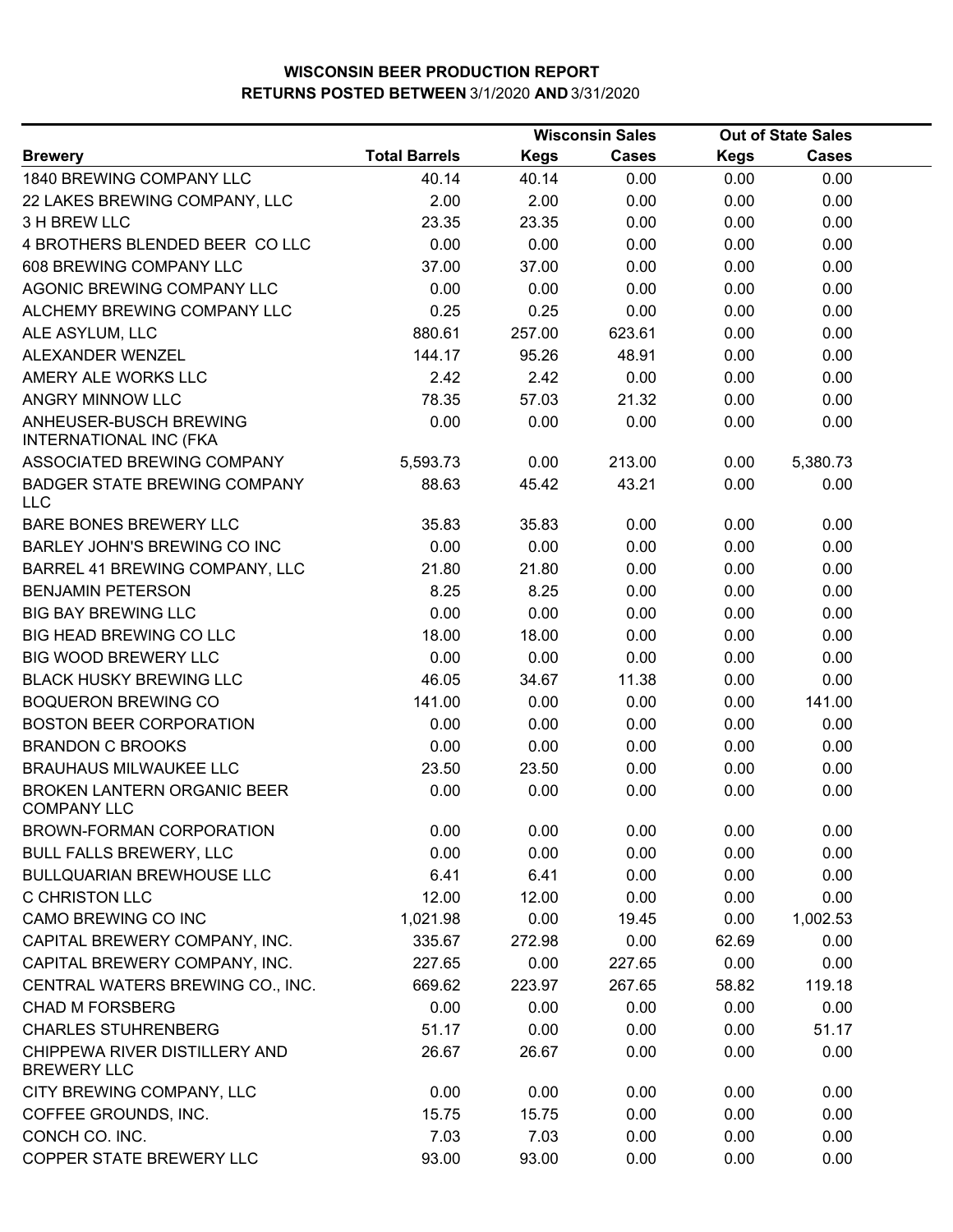|                                                      |                      |             | <b>Wisconsin Sales</b> |             | <b>Out of State Sales</b> |  |
|------------------------------------------------------|----------------------|-------------|------------------------|-------------|---------------------------|--|
| <b>Brewery</b>                                       | <b>Total Barrels</b> | <b>Kegs</b> | <b>Cases</b>           | <b>Kegs</b> | <b>Cases</b>              |  |
| CRAIG J. PETERSON                                    | 0.00                 | 0.00        | 0.00                   | 0.00        | 0.00                      |  |
| DANA KAINZ                                           | 0.00                 | 0.00        | 0.00                   | 0.00        | 0.00                      |  |
| DANIEL D SCHEY                                       | 24.00                | 24.00       | 0.00                   | 0.00        | 0.00                      |  |
| DAVID A ANDERSON                                     | 0.00                 | 0.00        | 0.00                   | 0.00        | 0.00                      |  |
| <b>DAVID A KNUTH</b>                                 | 22.85                | 22.85       | 0.00                   | 0.00        | 0.00                      |  |
| DELAFIELD BREWHAUS LLC                               | 30.30                | 30.30       | 0.00                   | 0.00        | 0.00                      |  |
| <b>DELTA BEER LLC</b>                                | 60.71                | 60.71       | 0.00                   | 0.00        | 0.00                      |  |
| <b>DENNIS E ERB</b>                                  | 2.00                 | 2.00        | 0.00                   | 0.00        | 0.00                      |  |
| DIAGEO AMERICAS SUPPLY INC                           | 65,861.93            | 0.00        | 0.00                   | 0.00        | 65,861.93                 |  |
| <b>DONALD R MAHAN</b>                                | 0.66                 | 0.66        | 0.00                   | 0.00        | 0.00                      |  |
| DOOR COUNTY BREWING CO LLC                           | 158.00               | 158.00      | 0.00                   | 0.00        | 0.00                      |  |
| DRIFTLESS BREWING COMPANY LLC                        | 47.00                | 47.00       | 0.00                   | 0.00        | 0.00                      |  |
| DRIFTLESS PURE LLC                                   | 4.87                 | 4.87        | 0.00                   | 0.00        | 0.00                      |  |
| DUBS BREW, LLC                                       | 6.25                 | 6.25        | 0.00                   | 0.00        | 0.00                      |  |
| DUESTERBECK'S BREWING COMPANY,<br><b>LLC</b>         | 23.83                | 23.83       | 0.00                   | 0.00        | 0.00                      |  |
| EAGLE TRACE BREWING COMPANY<br><b>LLC</b>            | 0.00                 | 0.00        | 0.00                   | 0.00        | 0.00                      |  |
| EAGLE TRACE BREWING COMPANY<br>LLC                   | 166.23               | 78.74       | 87.49                  | 0.00        | 0.00                      |  |
| <b>EAST TROY BREWERY CO</b>                          | 17.00                | 17.00       | 0.00                   | 0.00        | 0.00                      |  |
| <b>EGR LLC</b>                                       | 28.00                | 28.00       | 0.00                   | 0.00        | 0.00                      |  |
| <b>ESSER DISTRIBUTING CO INC</b>                     | 0.00                 | 0.00        | 0.00                   | 0.00        | 0.00                      |  |
| FERMENTORIUM BEVERAGE<br><b>COMPANY LLC</b>          | 71.32                | 49.73       | 21.59                  | 0.00        | 0.00                      |  |
| FFATS BREWING COMPANY, LLC                           | 4.00                 | 4.00        | 0.00                   | 0.00        | 0.00                      |  |
| FIFTH WARD BREWING COMPANY LLC                       | 53.27                | 53.27       | 0.00                   | 0.00        | 0.00                      |  |
| FIVE STAR BREWING CO INC.                            | 739.03               | 0.00        | 13.21                  | 0.00        | 725.82                    |  |
| FLIX ENTERTAINMENT LLC                               | 34.00                | 34.00       | 0.00                   | 0.00        | 0.00                      |  |
| FOX RIVER BREWING COMPANY II, LLC                    | 136.74               | 136.74      | 0.00                   | 0.00        | 0.00                      |  |
| FOX RIVER BREWING COMPANY, LLC                       | 91.87                | 91.87       | 0.00                   | 0.00        | 0.00                      |  |
| FOXTOWN-GBC, INC.                                    | 31.50                | 31.50       | 0.00                   | 0.00        | 0.00                      |  |
| <b>FRESAR INC</b>                                    | 1.58                 | 1.23        | 0.35                   | 0.00        | 0.00                      |  |
| <b>FULTON LLC</b>                                    | 14.66                | 6.00        | 8.66                   | 0.00        | 0.00                      |  |
| <b>G5 BREWING COMPANY LLC</b>                        | 34.80                | 34.80       | 0.00                   | 0.00        | 0.00                      |  |
| <b>GATHERING PLACE BREWING</b><br><b>COMPANY LLC</b> | 22.00                | 22.00       | 0.00                   | 0.00        | 0.00                      |  |
| GD3, LLC                                             | 160.15               | 160.15      | 0.00                   | 0.00        | 0.00                      |  |
| GD4, LLC                                             | 37.10                | 37.10       | 0.00                   | 0.00        | 0.00                      |  |
| <b>GEORGE BREGAR</b>                                 | 34.73                | 34.73       | 0.00                   | 0.00        | 0.00                      |  |
| <b>GIANT JONES BREWING LLC</b>                       | 15.61                | 8.75        | 6.86                   | 0.00        | 0.00                      |  |
| <b>GOOD CITY BREWING LLC</b>                         | 324.59               | 140.00      | 184.59                 | 0.00        | 0.00                      |  |
| <b>GOOD CITY BREWING LLC</b>                         | 1.41                 | 1.33        | 0.08                   | 0.00        | 0.00                      |  |
| <b>GRANT PAULY</b>                                   | 549.71               | 229.47      | 300.05                 | 8.00        | 12.19                     |  |
| <b>GRAY BREWING CO.</b>                              | 61.75                | 16.17       | 21.05                  | 9.00        | 15.53                     |  |
| <b>GREEN BAY BREWING COMPANY</b>                     | 509.21               | 172.64      | 336.57                 | 0.00        | 0.00                      |  |
| <b>GREENVIEW BREWING LLC</b>                         | 27.70                | 15.10       | 12.60                  | 0.00        | 0.00                      |  |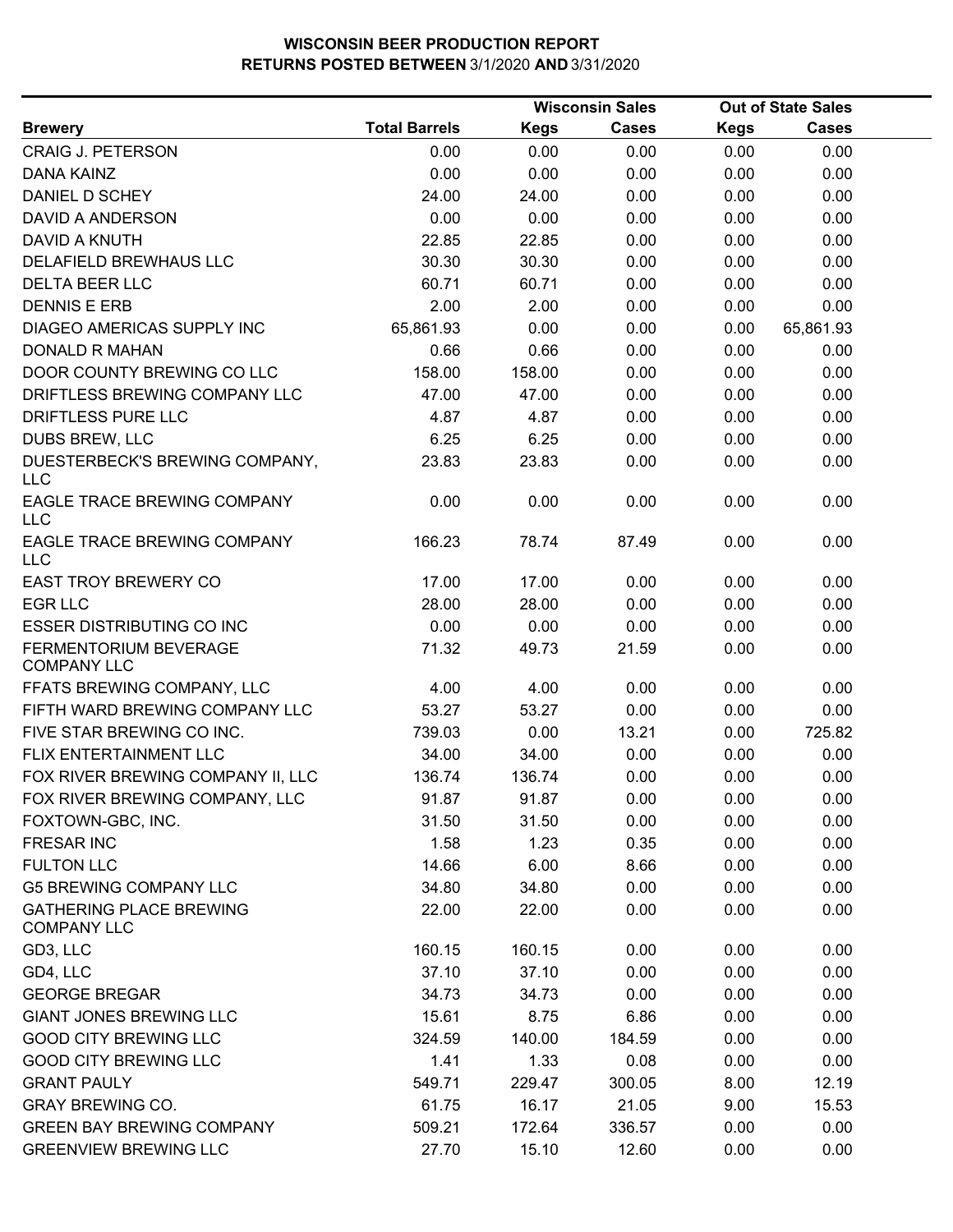|                                                 |                      |             | <b>Wisconsin Sales</b> |             | <b>Out of State Sales</b> |  |
|-------------------------------------------------|----------------------|-------------|------------------------|-------------|---------------------------|--|
| <b>Brewery</b>                                  | <b>Total Barrels</b> | <b>Kegs</b> | <b>Cases</b>           | <b>Kegs</b> | <b>Cases</b>              |  |
| <b>GREGORY YORK</b>                             | 25.67                | 25.67       | 0.00                   | 0.00        | 0.00                      |  |
| <b>GUY R LILJA</b>                              | 0.00                 | 0.00        | 0.00                   | 0.00        | 0.00                      |  |
| HACIENDA BREWING CO., LLC                       | 136.00               | 136.00      | 0.00                   | 0.00        | 0.00                      |  |
| HEART OF THE NORTH BREWING CO                   | 3.50                 | 3.50        | 0.00                   | 0.00        | 0.00                      |  |
| <b>HERBIERY LLC</b>                             | 0.00                 | 0.00        | 0.00                   | 0.00        | 0.00                      |  |
| HIGHHOLDER BREWING COMPANY,<br><b>LLC</b>       | 1.00                 | 1.00        | 0.00                   | 0.00        | 0.00                      |  |
| HILLSBORO BREWING COMPANY LLC                   | 87.78                | 68.33       | 19.45                  | 0.00        | 0.00                      |  |
| HOOPS OF DANE COUNTY, INC.                      | 0.00                 | 0.00        | 0.00                   | 0.00        | 0.00                      |  |
| HOOPS OF DANE COUNTY, INC.                      | 0.00                 | 0.00        | 0.00                   | 0.00        | 0.00                      |  |
| HOOPS OF DANE COUNTY, INC.                      | 0.00                 | 0.00        | 0.00                   | 0.00        | 0.00                      |  |
| HOP & BARREL BREWING COMPANY,<br><b>LLC</b>     | 63.79                | 33.67       | 7.35                   | 16.00       | 6.77                      |  |
| HOP HAUS BREWING COMPANY LLC                    | 9.00                 | 9.00        | 0.00                   | 0.00        | 0.00                      |  |
| HOP HAUS BREWING COMPANY LLC                    | 0.00                 | 0.00        | 0.00                   | 0.00        | 0.00                      |  |
| HORNELL BREWING CO INC                          | 14,386.95            | 0.00        | 9.76                   | 0.00        | 14,377.19                 |  |
| INDEED BREWING COMPANY WI, LLC                  | 8.00                 | 8.00        | 0.00                   | 0.00        | 0.00                      |  |
| <b>INVENTORS BREWPUB LLC</b>                    | 4.27                 | 4.27        | 0.00                   | 0.00        | 0.00                      |  |
| <b>ISAAC SHOWAKI</b>                            | 337.00               | 94.14       | 242.86                 | 0.00        | 0.00                      |  |
| JACQUELYN FORBES KEARNS                         | 13.00                | 13.00       | 0.00                   | 0.00        | 0.00                      |  |
| <b>JAMES METZ</b>                               | 13.67                | 13.67       | 0.00                   | 0.00        | 0.00                      |  |
| <b>JEAN M LANE</b>                              | 8.70                 | 8.70        | 0.00                   | 0.00        | 0.00                      |  |
| <b>JEREMY BEACH</b>                             | 0.00                 | 0.00        | 0.00                   | 0.00        | 0.00                      |  |
| <b>JOHN JAGEMANN</b>                            | 0.00                 | 0.00        | 0.00                   | 0.00        | 0.00                      |  |
| <b>JONATHAN CHRISTIANSEN</b>                    | 11.41                | 7.16        | 4.25                   | 0.00        | 0.00                      |  |
| KARBEN4 BREWING LLC                             | 920.97               | 223.10      | 671.97                 | 5.00        | 20.90                     |  |
| KATCHEVER & CO LLC                              | 197.06               | 104.33      | 92.73                  | 0.00        | 0.00                      |  |
| KELLERMEISTER BEVERAGES, LLC                    | 26.06                | 24.69       | 1.37                   | 0.00        | 0.00                      |  |
| KOWALSKE BREWING LLC                            | 7.00                 | 0.00        | 7.00                   | 0.00        | 0.00                      |  |
| KOWALSKE BREWING LLC                            | 0.00                 | 0.00        | 0.00                   | 0.00        | 0.00                      |  |
| KRIER FOODS, INC.                               | 0.00                 | 0.00        | 0.00                   | 0.00        | 0.00                      |  |
| <b>LACROSSE BREWING LLC</b>                     | 0.00                 | 0.00        | 0.00                   | 0.00        | 0.00                      |  |
| LAKEFRONT BREWERY, INC.                         | 36.58                | 0.00        | 36.58                  | 0.00        | 0.00                      |  |
| LAKEFRONT BREWERY, INC.                         | 2,522.81             | 1,076.17    | 1,232.90               | 19.50       | 194.24                    |  |
| LAKEWALK BREWERY AND CAFE<br><b>COMPANY</b>     | 18.00                | 18.00       | 0.00                   | 0.00        | 0.00                      |  |
| LAZY MONK BREWING LLC                           | 35.23                | 21.21       | 14.02                  | 0.00        | 0.00                      |  |
| <b>LEE BURGESS</b>                              | 0.00                 | 0.00        | 0.00                   | 0.00        | 0.00                      |  |
| LEFFEL ROOTS, LLC                               | 0.00                 | 0.00        | 0.00                   | 0.00        | 0.00                      |  |
| LHM BREW PUB, LLC                               | 10.78                | 10.78       | 0.00                   | 0.00        | 0.00                      |  |
| LOOKING FOR GROUP BREWING<br><b>MADISON LLC</b> | 18.09                | 18.09       | 0.00                   | 0.00        | 0.00                      |  |
| <b>LOST ISLAND WINE LLC</b>                     | 8.70                 | 8.70        | 0.00                   | 0.00        | 0.00                      |  |
| LUCETTE BREWING COMPANY LLC                     | 0.00                 | 0.00        | 0.00                   | 0.00        | 0.00                      |  |
| LUCKYS 1313 BREW PUB INVESTOR<br><b>LLC</b>     | 0.00                 | 0.00        | 0.00                   | 0.00        | 0.00                      |  |
| LUCKYS 1313 BREW PUB INVESTOR                   | 0.00                 | 0.00        | 0.00                   | 0.00        | 0.00                      |  |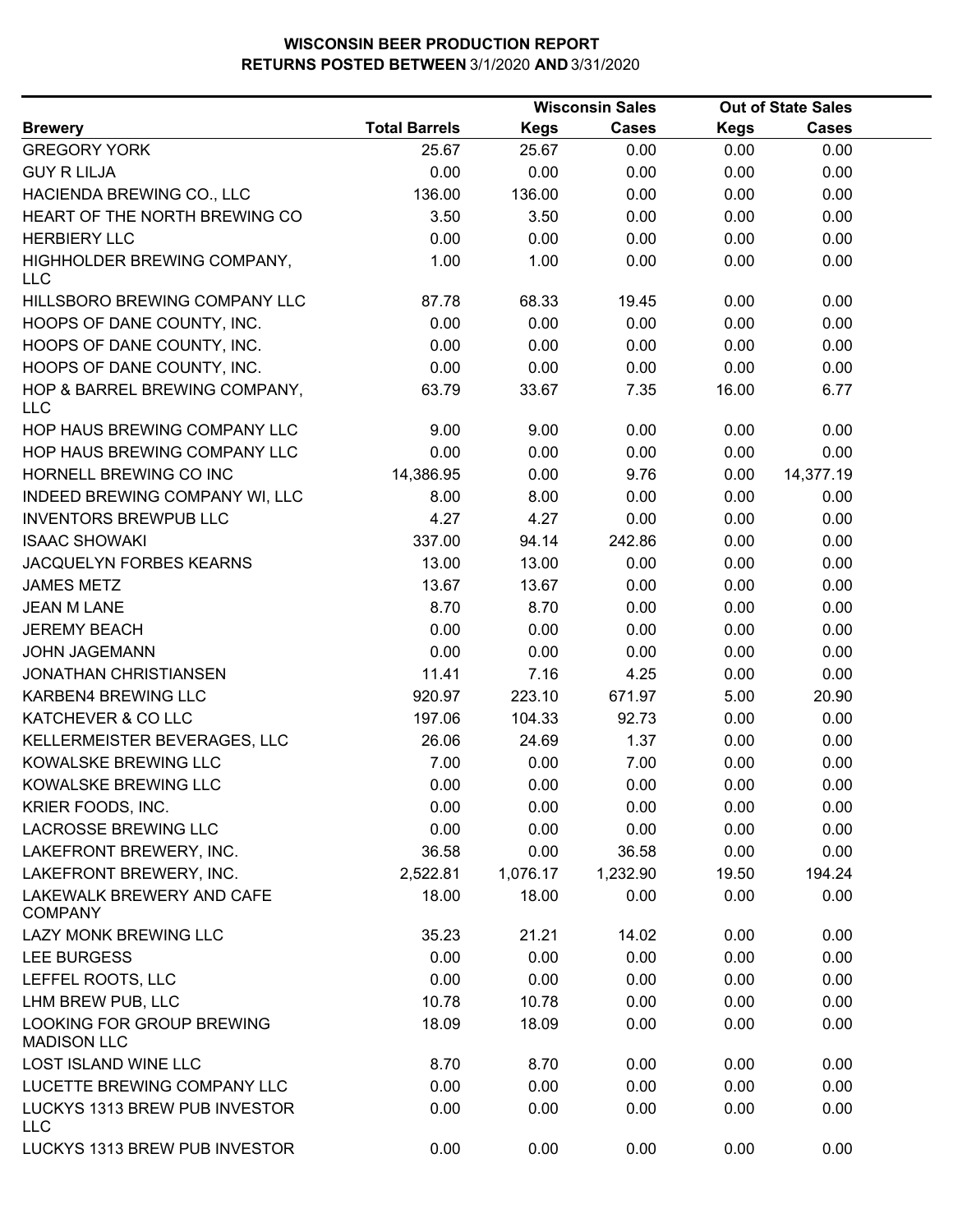|                                                        |                      |             | <b>Wisconsin Sales</b> | <b>Out of State Sales</b> |              |  |
|--------------------------------------------------------|----------------------|-------------|------------------------|---------------------------|--------------|--|
| <b>Brewery</b>                                         | <b>Total Barrels</b> | <b>Kegs</b> | <b>Cases</b>           | <b>Kegs</b>               | <b>Cases</b> |  |
| <b>LLC</b>                                             |                      |             |                        |                           |              |  |
| LUCKYS 1313 BREW PUB INVESTOR<br><b>LLC</b>            | 0.00                 | 0.00        | 0.00                   | 0.00                      | 0.00         |  |
| <b>MAG ENTERTAINMENT LLC</b>                           | 0.00                 | 0.00        | 0.00                   | 0.00                      | 0.00         |  |
| MARK ANTHONY BREWING INC                               | 123,394.13           | 0.00        | 8,484.11               | 0.00                      | 114,910.02   |  |
| <b>MATTHEW J GEARY</b>                                 | 16.97                | 13.90       | 3.07                   | 0.00                      | 0.00         |  |
| <b>MATTHEW J GERDTS</b>                                | 4.00                 | 4.00        | 0.00                   | 0.00                      | 0.00         |  |
| <b>MATTHEW R SCHMIDT</b>                               | 51.50                | 51.50       | 0.00                   | 0.00                      | 0.00         |  |
| MCFLESHMAN'S BREWING CO., LLC.                         | 33.10                | 28.89       | 4.21                   | 0.00                      | 0.00         |  |
| MCKENZIE RIVER BREWING COMPANY,<br><b>LLC</b>          | 0.00                 | 0.00        | 0.00                   | 0.00                      | 0.00         |  |
| MELMS BREWING COMPANY INC                              | 0.00                 | 0.00        | 0.00                   | 0.00                      | 0.00         |  |
| MICHAEL CHRISTENSON                                    | 0.00                 | 0.00        | 0.00                   | 0.00                      | 0.00         |  |
| <b>MICHAEL K BRENNER</b>                               | 5.23                 | 1.60        | 3.63                   | 0.00                      | 0.00         |  |
| MICHAEL W ZUPKE                                        | 0.00                 | 0.00        | 0.00                   | 0.00                      | 0.00         |  |
| MILWAUKEE BREWING COMPANY                              | 0.00                 | 0.00        | 0.00                   | 0.00                      | 0.00         |  |
| MILWAUKEE BREWING COMPANY                              | 0.00                 | 0.00        | 0.00                   | 0.00                      | 0.00         |  |
| MILWAUKEE BREWING COMPANY                              | 0.00                 | 0.00        | 0.00                   | 0.00                      | 0.00         |  |
| MINOCQUA BREWING CO INC                                | 22.00                | 22.00       | 0.00                   | 0.00                      | 0.00         |  |
| <b>MISSION BREWERY INC</b>                             | 0.00                 | 0.00        | 0.00                   | 0.00                      | 0.00         |  |
| MOBCRAFT BEER INC                                      | 135.86               | 58.62       | 56.36                  | 5.25                      | 15.63        |  |
| <b>MODICUM BREWING LLC</b>                             | 17.99                | 17.00       | 0.99                   | 0.00                      | 0.00         |  |
| <b>MOLSON COORS BEVERAGE</b><br><b>COMPANY USA LLC</b> | 0.03                 | 0.00        | 0.03                   | 0.00                      | 0.00         |  |
| MOLSON COORS BEVERAGE<br><b>COMPANY USA LLC</b>        | 0.00                 | 0.00        | 0.00                   | 0.00                      | 0.00         |  |
| <b>MOLSON COORS BEVERAGE</b><br><b>COMPANY USA LLC</b> | 3,125.73             | 219.19      | 2,791.95               | 10.00                     | 104.59       |  |
| MOLSON COORS BEVERAGE<br><b>COMPANY USA LLC</b>        | 355,863.81           | 9,589.37    | 90,697.88              | 29,974.41                 | 225,602.15   |  |
| <b>MOLSON COORS USA LLC</b>                            | 0.00                 | 0.00        | 0.00                   | 0.00                      | 0.00         |  |
| MONTELLO BREWING COMPANY LLC                           | 0.00                 | 0.00        | 0.00                   | 0.00                      | 0.00         |  |
| MOOSEJAW PIZZA & BREWING CO LLC                        | 80.60                | 65.36       | 15.24                  | 0.00                      | 0.00         |  |
| <b>MORRISWEYER LLC</b>                                 | 0.00                 | 0.00        | 0.00                   | 0.00                      | 0.00         |  |
| MOUNTAIN CREST SRL LLC                                 | 3,300.85             | 19.50       | 563.01                 | 30.00                     | 2,688.34     |  |
| MPJ MANAGEMENT, LLC                                    | 0.00                 | 0.00        | 0.00                   | 0.00                      | 0.00         |  |
| <b>NATHAN R WARNKE</b>                                 | 9.60                 | 9.60        | 0.00                   | 0.00                      | 0.00         |  |
| <b>NEW BARONS BREWING</b><br><b>COOPERATIVE</b>        | 3.00                 | 3.00        | 0.00                   | 0.00                      | 0.00         |  |
| NEW GLARUS BREWING COMPANY                             | 15,839.23            | 4,743.00    | 11,096.23              | 0.00                      | 0.00         |  |
| NEW GLARUS BREWING COMPANY                             | 269.23               | 26.75       | 242.48                 | 0.00                      | 0.00         |  |
| NEW MERIDIAN BEER, LLC                                 | 28.30                | 28.30       | 0.00                   | 0.00                      | 0.00         |  |
| NEXT DOOR BREWING LLC                                  | 0.00                 | 0.00        | 0.00                   | 0.00                      | 0.00         |  |
| NEXT DOOR BREWING LLC                                  | 19.75                | 18.59       | 1.16                   | 0.00                      | 0.00         |  |
| NICHOLAS CALAWAY                                       | 83.70                | 74.36       | 9.34                   | 0.00                      | 0.00         |  |
| NOBLE ROOTS BREWING COMPANY,<br><b>LLC</b>             | 29.41                | 29.41       | 0.00                   | 0.00                      | 0.00         |  |
| NORTHWOODS BREWING CORP LLC                            | 28.00                | 28.00       | 0.00                   | 0.00                      | 0.00         |  |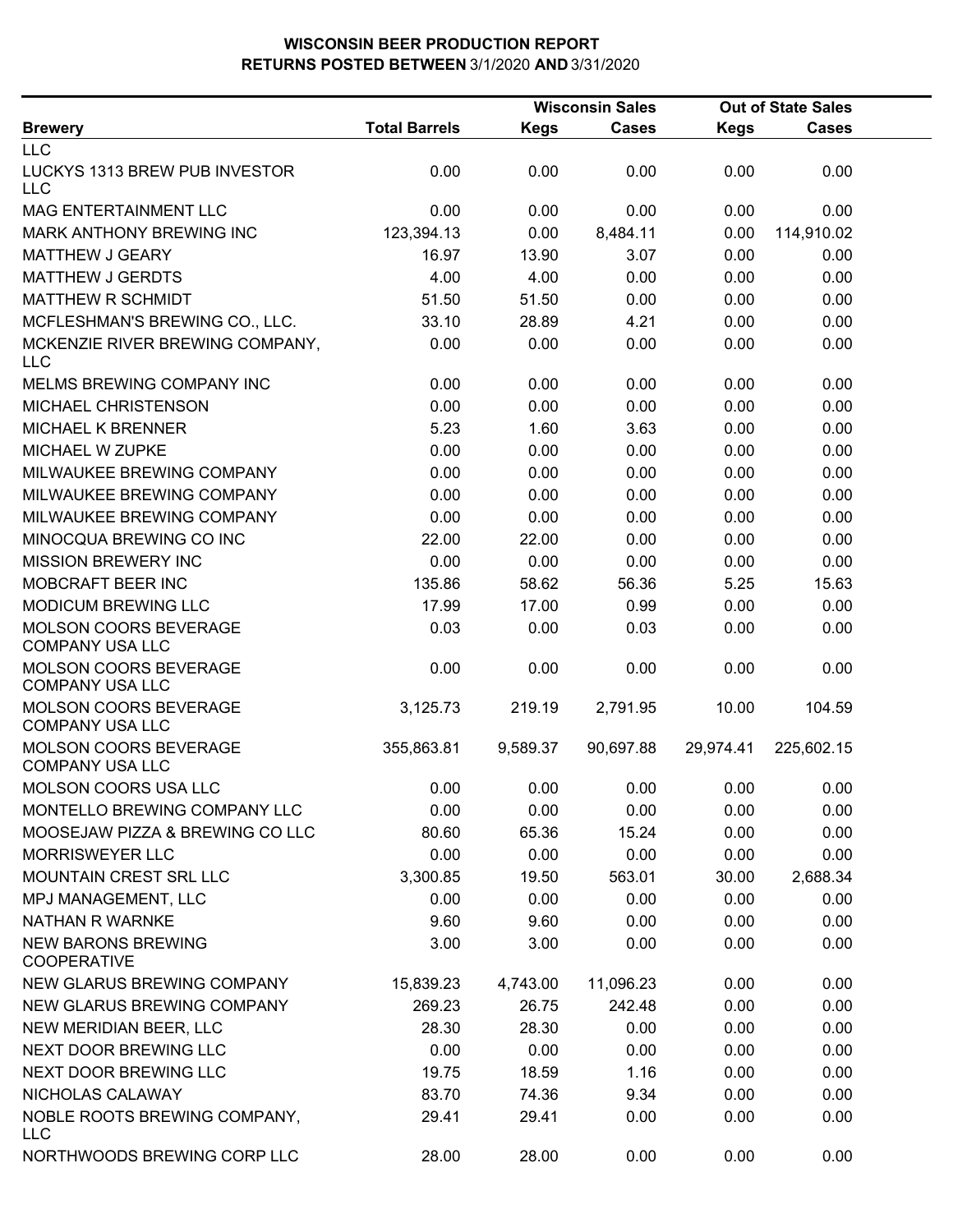|                                                 |                      |             | <b>Wisconsin Sales</b> |             | <b>Out of State Sales</b> |
|-------------------------------------------------|----------------------|-------------|------------------------|-------------|---------------------------|
| <b>Brewery</b>                                  | <b>Total Barrels</b> | <b>Kegs</b> | <b>Cases</b>           | <b>Kegs</b> | Cases                     |
| OFF-KILTER BREWING INC                          | 4.81                 | 1.00        | 1.81                   | 2.00        | 0.00                      |
| OLIPHANT BREWING LLC                            | 119.73               | 96.37       | 0.00                   | 23.36       | 0.00                      |
| O'SO BREWING COMPANY                            | 255.67               | 134.00      | 104.32                 | 5.00        | 12.35                     |
| PABST BREWING COMPANY, LLC                      | 0.00                 | 0.00        | 0.00                   | 0.00        | 0.00                      |
| PABST BREWING COMPANY, LLC                      | 0.00                 | 0.00        | 0.00                   | 0.00        | 0.00                      |
| PARCHED EAGLE BREWPUB LLC                       | 7.16                 | 7.16        | 0.00                   | 0.00        | 0.00                      |
| PATRICK MC INTOSH                               | 0.00                 | 0.00        | 0.00                   | 0.00        | 0.00                      |
| PETER H GENTRY                                  | 164.00               | 76.00       | 88.00                  | 0.00        | 0.00                      |
| PETER H GENTRY                                  | 5.00                 | 5.00        | 0.00                   | 0.00        | 0.00                      |
| PETER PETERSON                                  | 0.00                 | 0.00        | 0.00                   | 0.00        | 0.00                      |
| PETSKULL BREWING COMPANY LLC                    | 27.00                | 27.00       | 0.00                   | 0.00        | 0.00                      |
| PHUSION PROJECTS LLC                            | 39,532.09            | 0.00        | 796.53                 | 0.00        | 38,735.56                 |
| PIGEON RIVER BREWING LLC                        | 40.00                | 18.00       | 22.00                  | 0.00        | 0.00                      |
| PITCHFORK BREWING LLC                           | 10.00                | 10.00       | 0.00                   | 0.00        | 0.00                      |
| PLYMOUTH BREWING COMPANY LLC                    | 10.65                | 10.65       | 0.00                   | 0.00        | 0.00                      |
| PORT HURON BREWING COMPANY,<br><b>LLC</b>       | 0.00                 | 0.00        | 0.00                   | 0.00        | 0.00                      |
| POTOSI BREWING COMPANY                          | 0.00                 | 0.00        | 0.00                   | 0.00        | 0.00                      |
| POTOSI BREWING COMPANY                          | 0.00                 | 0.00        | 0.00                   | 0.00        | 0.00                      |
| R' NOGGIN BREWING LLC                           | 41.75                | 41.75       | 0.00                   | 0.00        | 0.00                      |
| RACINE BREWING COMPANY                          | 17.00                | 17.00       | 0.00                   | 0.00        | 0.00                      |
| RAIL HOUSE PROPERTIES LLC                       | 28.33                | 28.33       | 0.00                   | 0.00        | 0.00                      |
| RAISED GRAIN BREWING COMPANY<br><b>LLC</b>      | 410.12               | 102.67      | 307.45                 | 0.00        | 0.00                      |
| <b>RANDOLPH OSKEY</b>                           | 0.00                 | 0.00        | 0.00                   | 0.00        | 0.00                      |
| REBELLION BREWING HOLDING<br><b>COMPANY INC</b> | 24.50                | 24.50       | 0.00                   | 0.00        | 0.00                      |
| <b>RED EYE BREWING COMPANY LLC</b>              | 33.00                | 33.00       | 0.00                   | 0.00        | 0.00                      |
| REGAL BRAU BREWING COMPANY LLC                  | 283.07               | 0.00        | 7.34                   | 0.00        | 275.73                    |
| RHINELANDER BREWING CO LLC                      | 6,637.90             | 6.25        | 123.83                 | 0.00        | 6,507.82                  |
| RHINELANDER BREWING CO LLC                      | 27.68                | 10.47       | 17.21                  | 0.00        | 0.00                      |
| RICHARD JOSEPH                                  | 0.00                 | 0.00        | 0.00                   | 0.00        | 0.00                      |
| <b>RICHARD JOSEPH</b>                           | 0.00                 | 0.00        | 0.00                   | 0.00        | 0.00                      |
| <b>RICHARD JOSEPH</b>                           | 0.00                 | 0.00        | 0.00                   | 0.00        | 0.00                      |
| RICHARD JOSEPH                                  | 1.00                 | 1.00        | 0.00                   | 0.00        | 0.00                      |
| <b>RICHARD R TUESCHER</b>                       | 2.00                 | 2.00        | 0.00                   | 0.00        | 0.00                      |
| <b>RIGHT BAUER LLC</b>                          | 7.50                 | 7.50        | 0.00                   | 0.00        | 0.00                      |
| RIO LOBO LLC                                    | 0.00                 | 0.00        | 0.00                   | 0.00        | 0.00                      |
| <b>ROBERT A LARSON</b>                          | 122.17               | 45.67       | 76.50                  | 0.00        | 0.00                      |
| <b>ROCK'N BEER LLC</b>                          | 33.00                | 33.00       | 0.00                   | 0.00        | 0.00                      |
| ROCKY REEF BREWING COMPANY                      | 23.44                | 23.44       | 0.00                   | 0.00        | 0.00                      |
| ROGER HILLESTAD                                 | 3.60                 | 3.60        | 0.00                   | 0.00        | 0.00                      |
| <b>ROGER MILLER</b>                             | 12.96                | 12.96       | 0.00                   | 0.00        | 0.00                      |
| <b>ROSS M NELSON</b>                            | 0.00                 | 0.00        | 0.00                   | 0.00        | 0.00                      |
| ROUND MAN BREWING CO., LLC                      | 17.83                | 17.83       | 0.00                   | 0.00        | 0.00                      |
| ROWLAND'S CALUMET BREWING CO.,<br>INC.          | 8.00                 | 8.00        | 0.00                   | 0.00        | 0.00                      |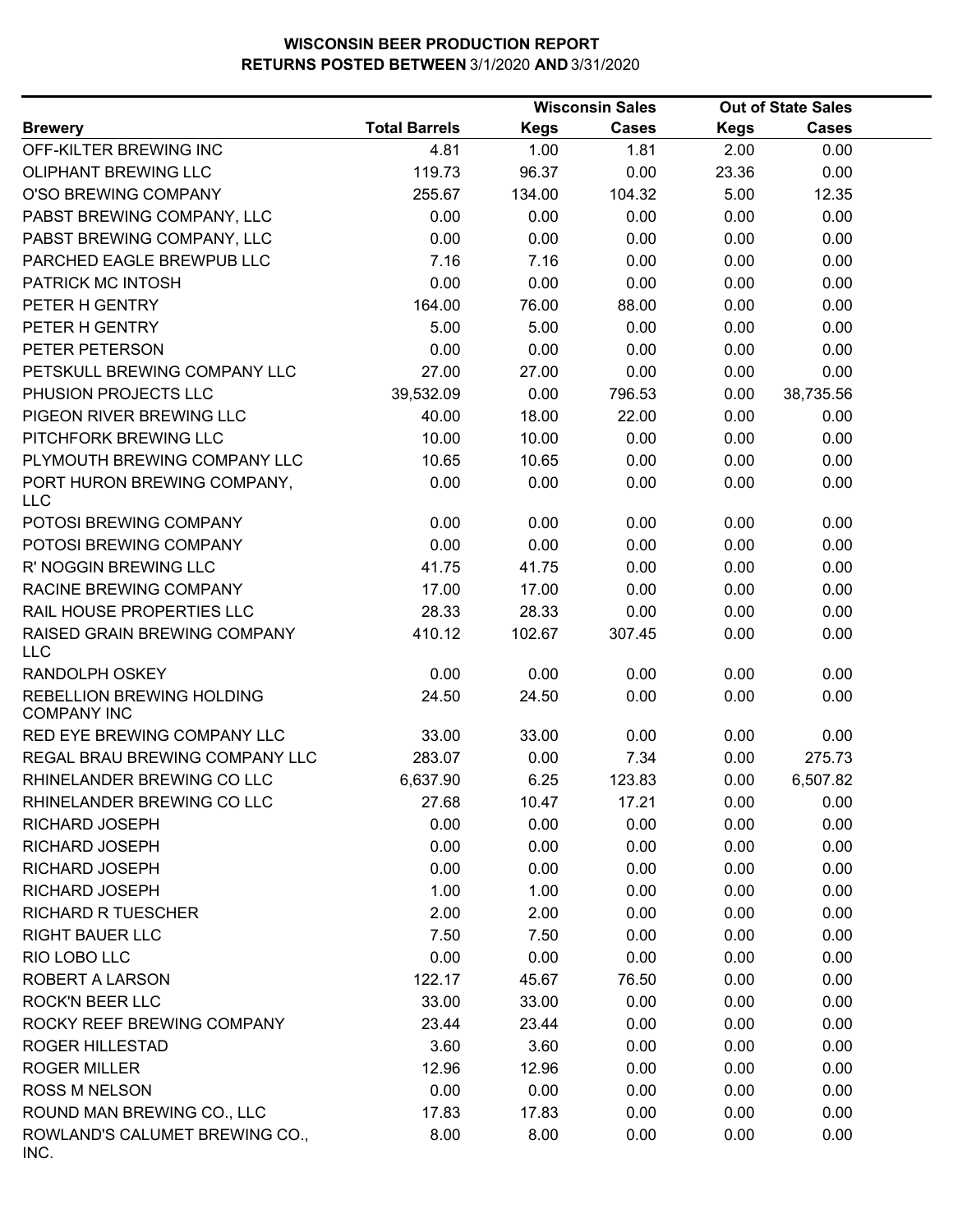|                                                        |                      |             | <b>Wisconsin Sales</b> |             | <b>Out of State Sales</b> |  |
|--------------------------------------------------------|----------------------|-------------|------------------------|-------------|---------------------------|--|
| <b>Brewery</b>                                         | <b>Total Barrels</b> | <b>Kegs</b> | <b>Cases</b>           | <b>Kegs</b> | <b>Cases</b>              |  |
| ROWLAND'S CALUMET BREWING CO.,<br>INC.                 | 0.00                 | 0.00        | 0.00                   | 0.00        | 0.00                      |  |
| <b>RUSH RIVER BREWING LLC</b>                          | 120.94               | 41.86       | 27.62                  | 24.17       | 27.29                     |  |
| RYAN D STOLT                                           | 9.40                 | 6.50        | 2.90                   | 0.00        | 0.00                      |  |
| RYANS ON YORK LLC                                      | 0.00                 | 0.00        | 0.00                   | 0.00        | 0.00                      |  |
| SAHALE ALE WORKS, LLC                                  | 28.00                | 28.00       | 0.00                   | 0.00        | 0.00                      |  |
| SAND CREEK BREWING CO LLC                              | 337.03               | 175.31      | 140.59                 | 0.00        | 21.13                     |  |
| SAWMILL BREWING CO INC                                 | 34.05                | 34.05       | 0.00                   | 0.00        | 0.00                      |  |
| SHB HOLDINGS LLC                                       | 10.50                | 10.50       | 0.00                   | 0.00        | 0.00                      |  |
| SLEEMAN BREWING COMPANY USA<br><b>INC</b>              | 1,742.06             | 3.99        | 51.70                  | $-3.99$     | 1,690.36                  |  |
| SOME NERVE BREWING COMPANY LLC                         | 7.69                 | 7.69        | 0.00                   | 0.00        | 0.00                      |  |
| SONNY'S PIZZERIA, LLC                                  | 0.00                 | 0.00        | 0.00                   | 0.00        | 0.00                      |  |
| SOUTH SHORE BREWERY, INC.                              | 227.26               | 116.13      | 96.25                  | 6.17        | 8.71                      |  |
| SOUTH SHORE BREWERY, INC.                              | 58.49                | 58.49       | 0.00                   | 0.00        | 0.00                      |  |
| <b>SPB LLC</b>                                         | 1,234.65             | 432.00      | 673.15                 | 82.50       | 47.00                     |  |
| SPRECHER BREWING COMPANY, LLC                          | 525.18               | 178.56      | 346.62                 | 0.00        | 0.00                      |  |
| STARBOARD BREWING COMPANY LLC                          | 7.00                 | 7.00        | 0.00                   | 0.00        | 0.00                      |  |
| <b>STEPHEN B ZINK</b>                                  | 4.00                 | 4.00        | 0.00                   | 0.00        | 0.00                      |  |
| STILLMANK BREWING COMPANY                              | 69.21                | 24.03       | 45.18                  | 0.00        | 0.00                      |  |
| STONE ARCH BREWPUB INC.                                | 355.73               | 355.73      | 0.00                   | 0.00        | 0.00                      |  |
| SUNSHINE BREWING COMPANY LLC                           | 16.00                | 16.00       | 0.00                   | 0.00        | 0.00                      |  |
| SUNSHINE BREWING COMPANY LLC                           | 0.00                 | 0.00        | 0.00                   | 0.00        | 0.00                      |  |
| SWITCHGEAR BREWING COMPANY<br><b>LLC</b>               | 16.60                | 16.60       | 0.00                   | 0.00        | 0.00                      |  |
| TERRAPIN BEER COMPANY LLC                              | 461.90               | 0.00        | 0.00                   | 0.00        | 461.90                    |  |
| THE EAU CLAIRE BREWING PROJECT<br><b>LLC</b>           | 583.04               | 150.63      | 432.41                 | 0.00        | 0.00                      |  |
| THE EXPLORIUM BREWPUB LLC                              | 88.75                | 88.75       | 0.00                   | 0.00        | 0.00                      |  |
| THE GD 2, LLC                                          | 12.77                | 12.77       | 0.00                   | 0.00        | 0.00                      |  |
| THE GREAT DANE PUB AND BREWING<br>COMPANY, INC.        | 56.90                | 56.90       | 0.00                   | 0.00        | 0.00                      |  |
| THE LONE GIRL BREWING COMPANY -<br><b>WAUNAKEE LLC</b> | 26.00                | 26.00       | 0.00                   | 0.00        | 0.00                      |  |
| THIRD SPACE BREWING LLC                                | 841.55               | 376.67      | 464.88                 | 0.00        | 0.00                      |  |
| THUMB KNUCKLE BREWING COMPANY                          | 0.00                 | 0.00        | 0.00                   | 0.00        | 0.00                      |  |
| <b>TIMOTHY DUERST</b>                                  | 44.50                | 44.50       | 0.00                   | 0.00        | 0.00                      |  |
| TIMOTHY M NELSON                                       | 313.00               | 313.00      | 0.00                   | 0.00        | 0.00                      |  |
| TITLETOWN BREWING CO LLC                               | 0.00                 | 0.00        | 0.00                   | 0.00        | 0.00                      |  |
| <b>TOM PORTER</b>                                      | 0.00                 | 0.00        | 0.00                   | 0.00        | 0.00                      |  |
| <b>TOPPLING GOLIATH INC</b>                            | 75.17                | 12.00       | 0.00                   | 63.17       | 0.00                      |  |
| TRAP ROCK BREWING COMPANY INC                          | 6.00                 | 6.00        | 0.00                   | 0.00        | 0.00                      |  |
| TRIBUTE BREWING COMPANY LLC                            | 36.70                | 21.98       | 14.72                  | 0.00        | 0.00                      |  |
| TURTLE STACK BREWERY, LLC                              | 22.00                | 22.00       | 0.00                   | 0.00        | 0.00                      |  |
| TWELVE5 BEVERAGE CO., LLC                              | 8,669.00             | 8,669.00    | 0.00                   | 0.00        | 0.00                      |  |
| UNITED BRANDS COMPANY INC                              | 72.50                | 0.00        | 72.50                  | 0.00        | 0.00                      |  |
| UNIVERSAL SALES INC                                    | 1,163.77             | 9.50        | 133.72                 | 0.50        | 1,020.05                  |  |